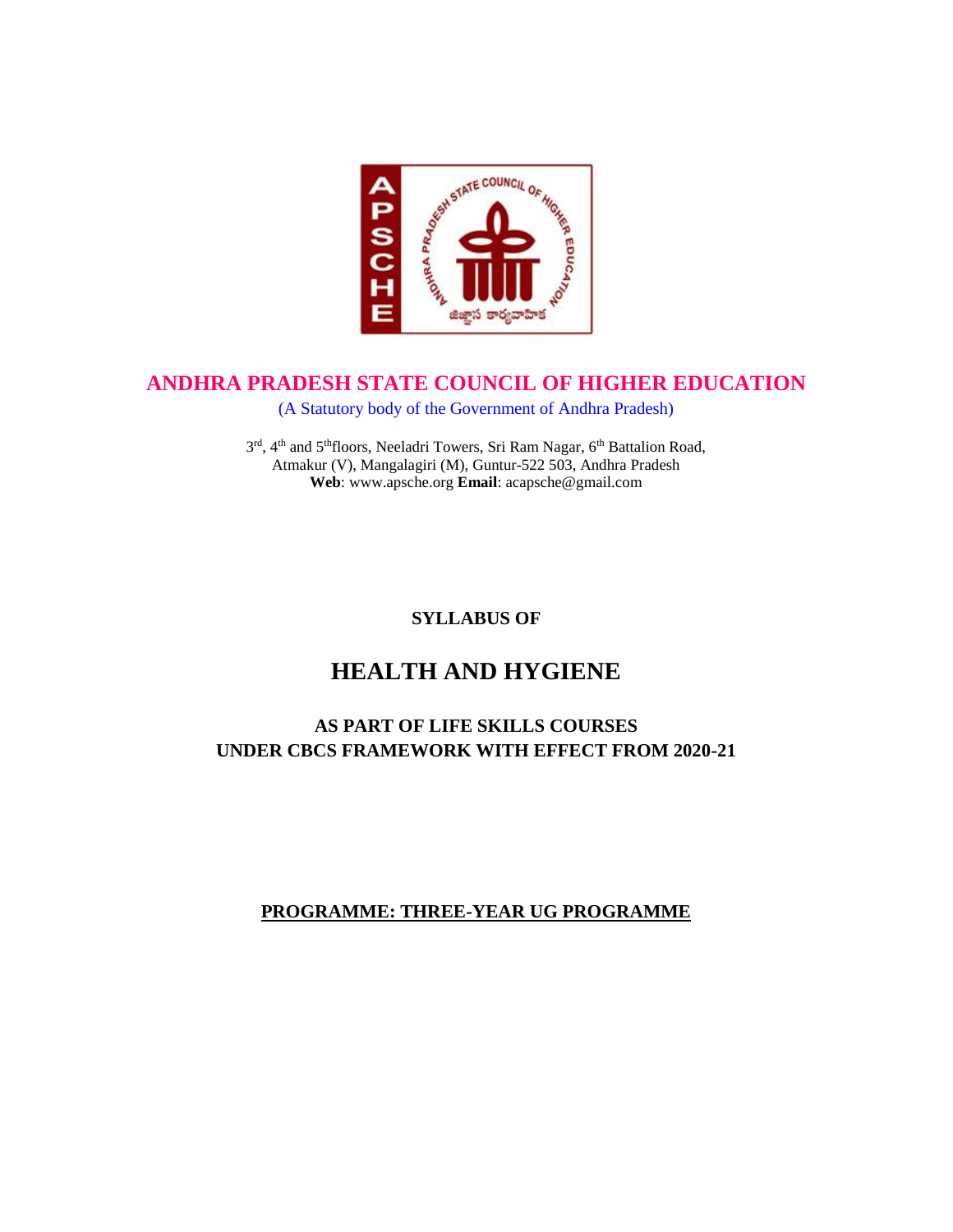# **APSCHE/ Life Skill Course / HEALTH & HYGIENE IV Semester/ Optional**

(Total teaching hours – 30 Hrs. @ 02 Hrs. per Week)

The course is designed to provide a complete guidance on health and hygiene systems, guidelines for implementing and role of government and public in maintaining a healthy life. At the end of the course the student shall be able to understand –

- the importance of health and hygiene in life
- the importance of nutrition for a healthy life
- different health care programmes of India
- basic concept of health impact assessment as a means of assessing the policies, plans and projects using quantitiative and qualitative techniques
- importance of community and personal health & hygiene measures
- Importance of food, social tenets, mental condition, physical activity on health

## **Learning Objectives:**

- To provide knowledge on different health indicators and types of hygiene methods
- To impart knowledge on different health care programmes taken up by India
- To make student understand the latest concepts of health such as HIA, EIA, SIA and **SEA**
- To enable student with disaster mitigation strategies
- To create awareness on community health and hygiene
- To enrich knowledge on communicable and non-communicable diseases and their control
- To aware the student on the importance of food, social strategies, mental status and physical activities on health
- To introduce different community-based mobile apps on health to student and thereby to the community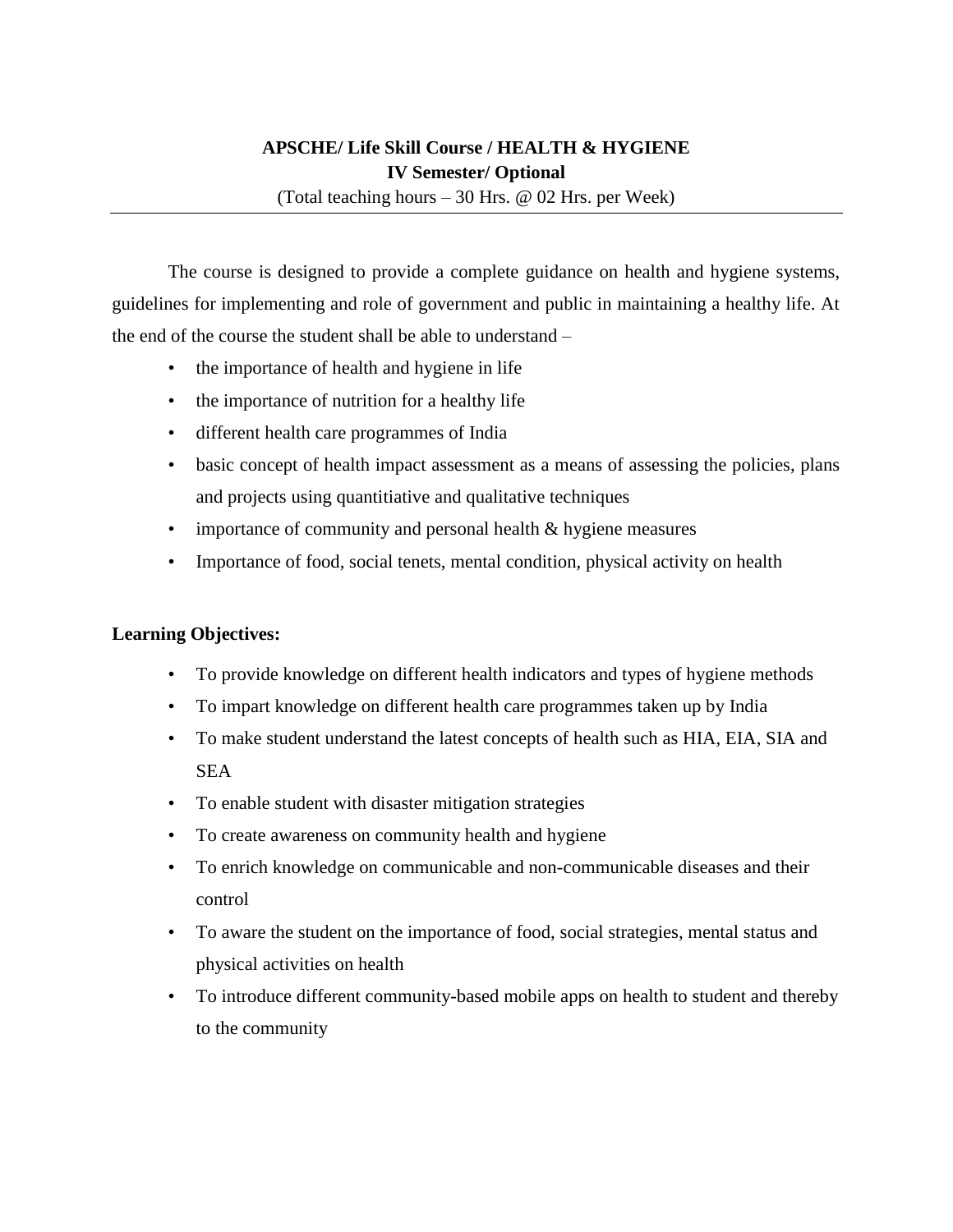**Learning / Course Outcomes:** On completion of this course, the students will be able to understand -

- What is a healthy diet
- How can we use available information to optimize our diet?
- Can nutrition be used for a healthy life?
- Is there a one-size-fits-all "good" diet or should we individualize our dietary goals?
- Disaster management and responsiveness of public in pandemic and epidemic diseases
- Assess the impact of policies on health and hygiene Health measures to consider while travelling
- Awareness in public through digital media viz., mobile apps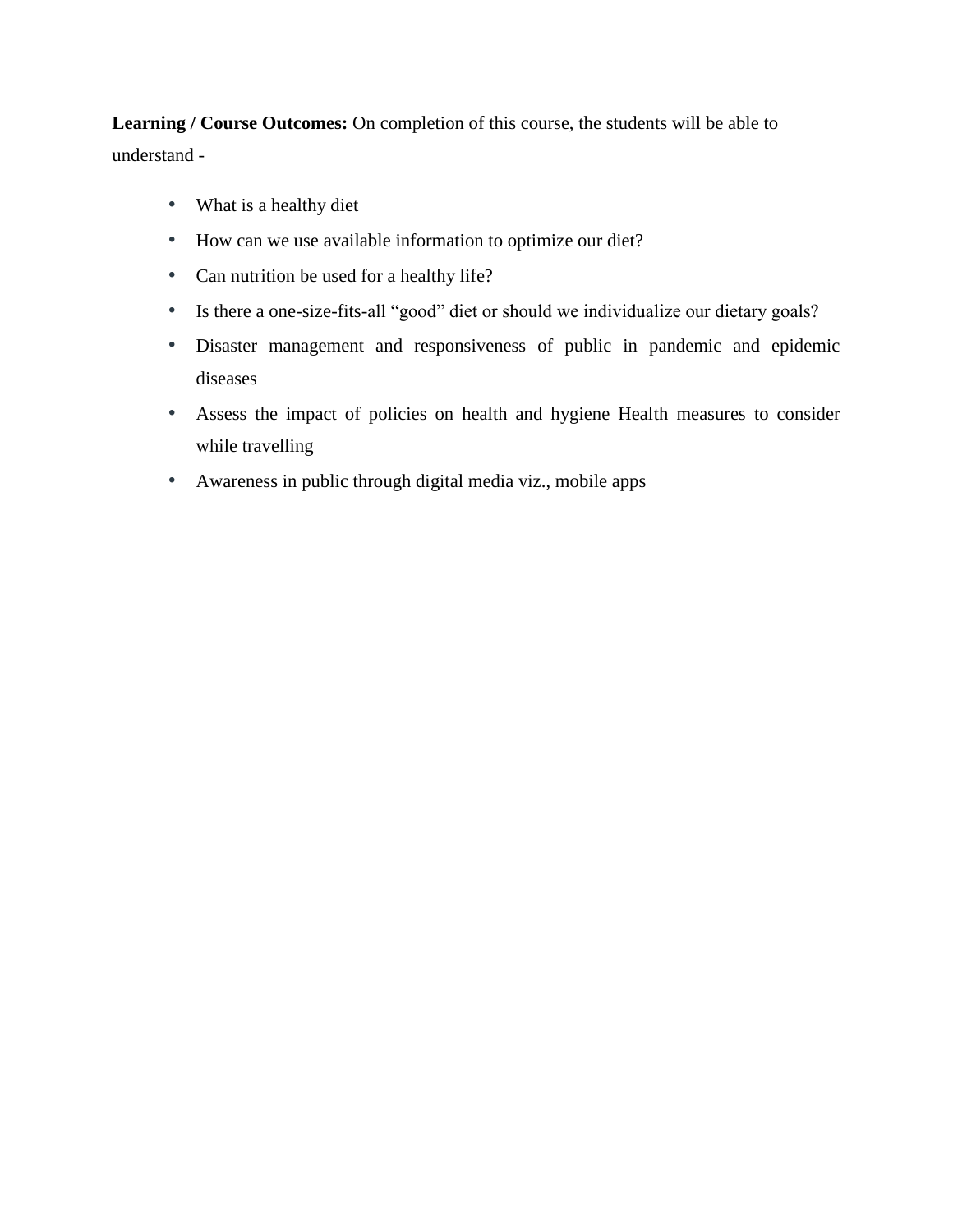#### **Unit I: Basics of Nutrition 10 Hrs.**

- 1. Nutrition definition, importance, Good nutrition and mal nutrition; Balanced Diet: Basics of Meal Planning
- 2. Carbohydrates –functions, dietary sources, effects of deficiency.
- 3. Lipids –functions, dietary sources,effects of deficiency.
- 4. Proteins –functions, dietary sources, effects of deficiency.
- 5. Brief account of Vitamins**-** functions, food sources,effects of deficiency,
- 6. Macro and micro minerals **–**functions, effects of deficiency; food sources of Calcium, Potassium and Sodium; food sources of Iron, Iodine and Zinc
- 7. Importance of water– functions, sources, requirement and effects of deficiency.

#### **Unit II: Health 10 Hrs. 10 Hrs. 10 Hrs. 10 Hrs.**

- 8. Health Determinants of health, Key Health Indicators, Environment health & Public health; Health-Education: Principles and Strategies
- 9. Health Policy & Health Organizations: Health Indicators and National Health Policy of Govt. of India-2017; Functioning of various nutrition and health organizations in India viz., NIN (National Institution of Nutrition), FNB (Food and Nutrition Board), ICMR (Indian Council of Medical Research), IDA (Indian Dietetics Association),WHO-India, UNICEF-India
- 10. National Health Mission: National Rural Health Mission (NRHM) Framework, National Urban Health Mission (NUHM) Framework
- 11. Women & Child Health Care Schemes: Reproductive, Maternal, Newborn, Child and Adolescent Health (RMNCH+); Janani Shishu Suraksha Karyakaram (JSSK); Rashtriya Bal Swasthya Karyakram(RBSK); India Newborn Action Plan (INAP); Adolecent Heatlh- Rashtriya Kishor Swasthya Karyakram (RKSK)
- 12. Disaster Management Containment, Control and Prevention of Epidemics and Pandemics – Acts, Guidelines and Role of Government and Public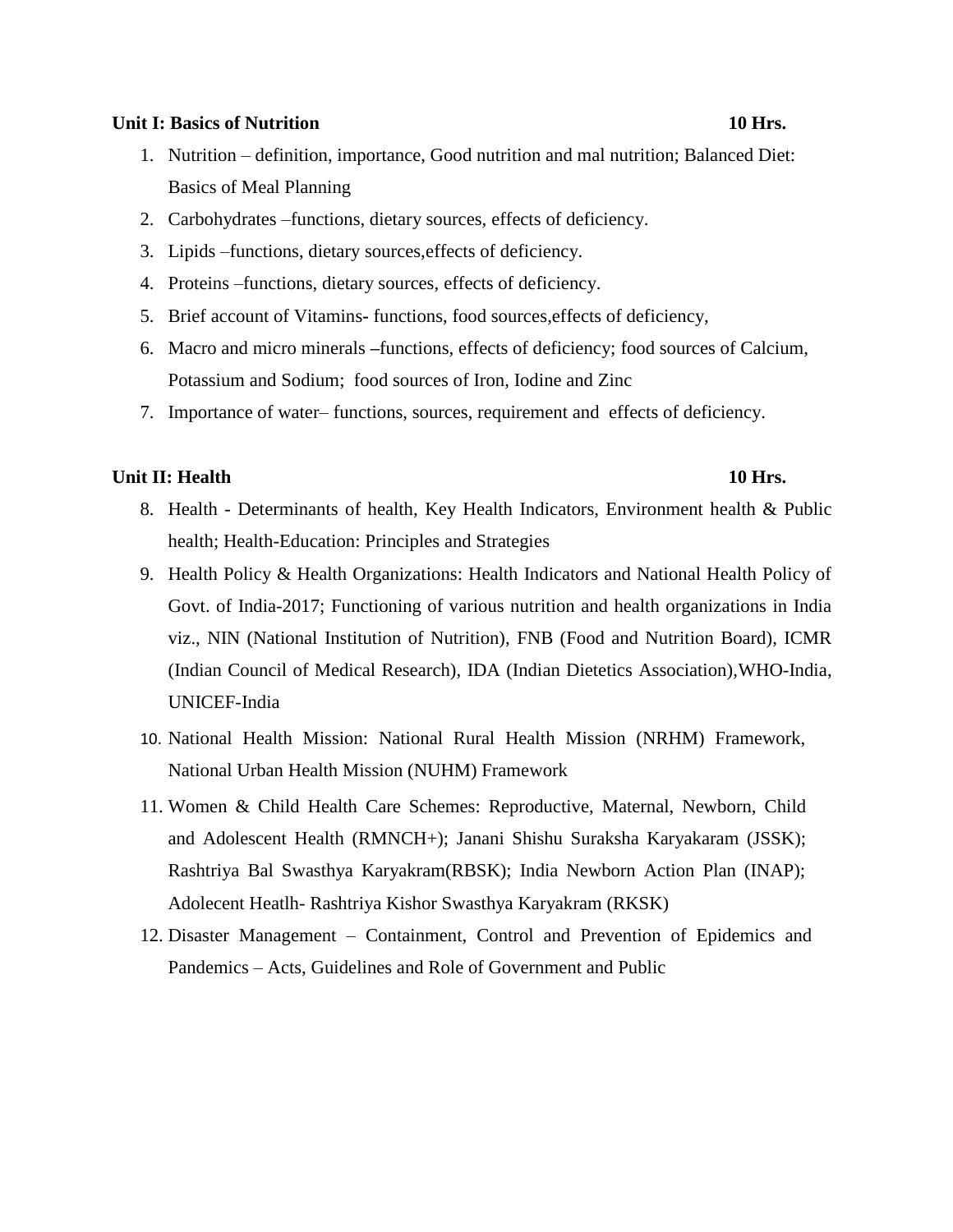### **Unit III: Hygiene 10 Hrs.**

# 13. Hygiene – Definition; Personal, Community, Medical and Culinary hygiene; WASH (**WA**ter, **S**anitation and **H**ygiene) programme

- 14. Rural Community Health: Village health sanitation & Nutritional committee (Roles & Responsibilities); About Accredited Social Health Activist (ASHA); Village Health Nutrition Day, Rogi Kalyan Samitis
- 15. Community & Personal Hygiene: Environmental Sanitation and Sanitation in Public places
- 16. Public Awareness through Digital Media An Introduction to Mobile Apps of Government of India: NHP, Swasth Bharat, No More Tension, Pradhan Mantri Surakshit Mantritva Abhiyan (PM Suman Yojana), My Hospital (Mera aspataal), India fights Dengue, JSK Helpline, Ayushman Bhava, Arogya Setu, Covid 19AP

### **REFERENCES**

- **Bamji, M.S., K. Krishnaswamy & G.N.V. Brahmam (2009)** *Textbook of Human Nutrition(3rd edition*) Oxford and IBH Publishing Co. Pvt. Ltd., New Delhi
- **Swaminathan (1995)***Food & Nutrition*(Vol I, Second Edition) The Bangalore Printing &Publishing Co Ltd., , Bangalore
- **Vijaya Khader (2000)**Food, nutrition & health, Kalyan Publishers, New Delhi
- **Srilakshmi, B., (2010)***Food Science, (5th Edition)* New Age International Ltd., New Delhi
- Weblinks: <https://nhm.gov.in/>
	- National Rural Health Scheme: <https://nhm.gov.in/index1.php?lang=1&level=1&sublinkid=969&lid=49>
	- National Urban Health Scheme: <https://nhm.gov.in/index1.php?lang=1&level=1&sublinkid=970&lid=137>
	- $\blacksquare$  Village health sanitation & Nutritional committee <https://nhm.gov.in/index1.php?lang=1&level=1&sublinkid=149&lid=225>
	- About Accredited Social Health Activist (ASHA) <https://nhm.gov.in/index1.php?lang=1&level=1&sublinkid=150&lid=226>
	- Village Health Nutrition Day <https://nhm.gov.in/index1.php?lang=1&level=1&sublinkid=152&lid=228>